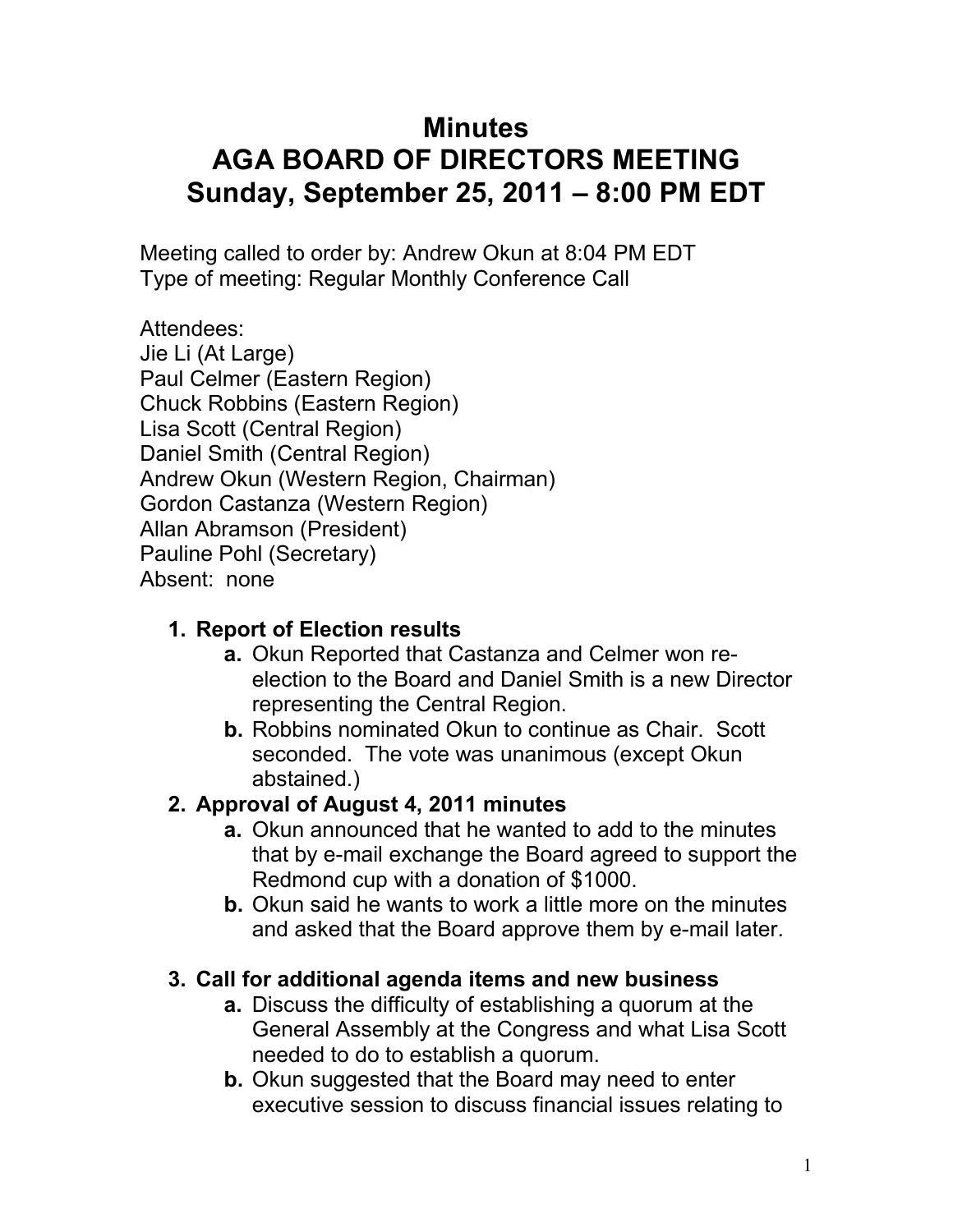the proposed establishment of a professional certification system.

#### **4. President's Report**

- **a.** Virtual Office
	- **i.** Abramson announced that he made an agreement with Earth Class Mail to set up a virtual office. The company is based in Beaverton, OR.
	- **ii.** The Company address is: 15500 Southwest Jay St. #101:Beaverton, OR 97006-6018. Phone (866) 625- 6245.
- **b.** Professional System
	- **i.** Abramson has been working with a committee to set up a US Professional certification program.
	- **ii.** More will be discussed during executive session at the end of the regular Board meeting.
- **c.** Membership Renewals
	- **i.** Abramson said part of the problem is that he no longer gets a report on who is renewing or joining
	- **ii.** He recently found out that 91 people have joined since the Congress, which is about 50% of what is needed to maintain the status quo.
	- **iii.** Scott said the Board members should contact clubs to try to recruit new members and encourage expiring members to rejoin.
	- **iv.** All Board members agreed to contact clubs in their regions to find out how to increase membership.

#### **5. Discussion of Overall AGA Goals from now until the North Carolina Congress**

- **a.** Okun suggested this is a good time of the year to set goals for the Board and the AGA to achieve over the next year.
- **b.** One thing that was started last year is fundraising
- **c.** Another that is underway is developing a professional system.
- **d.** Scott said she would like to get content on the website under the membership section.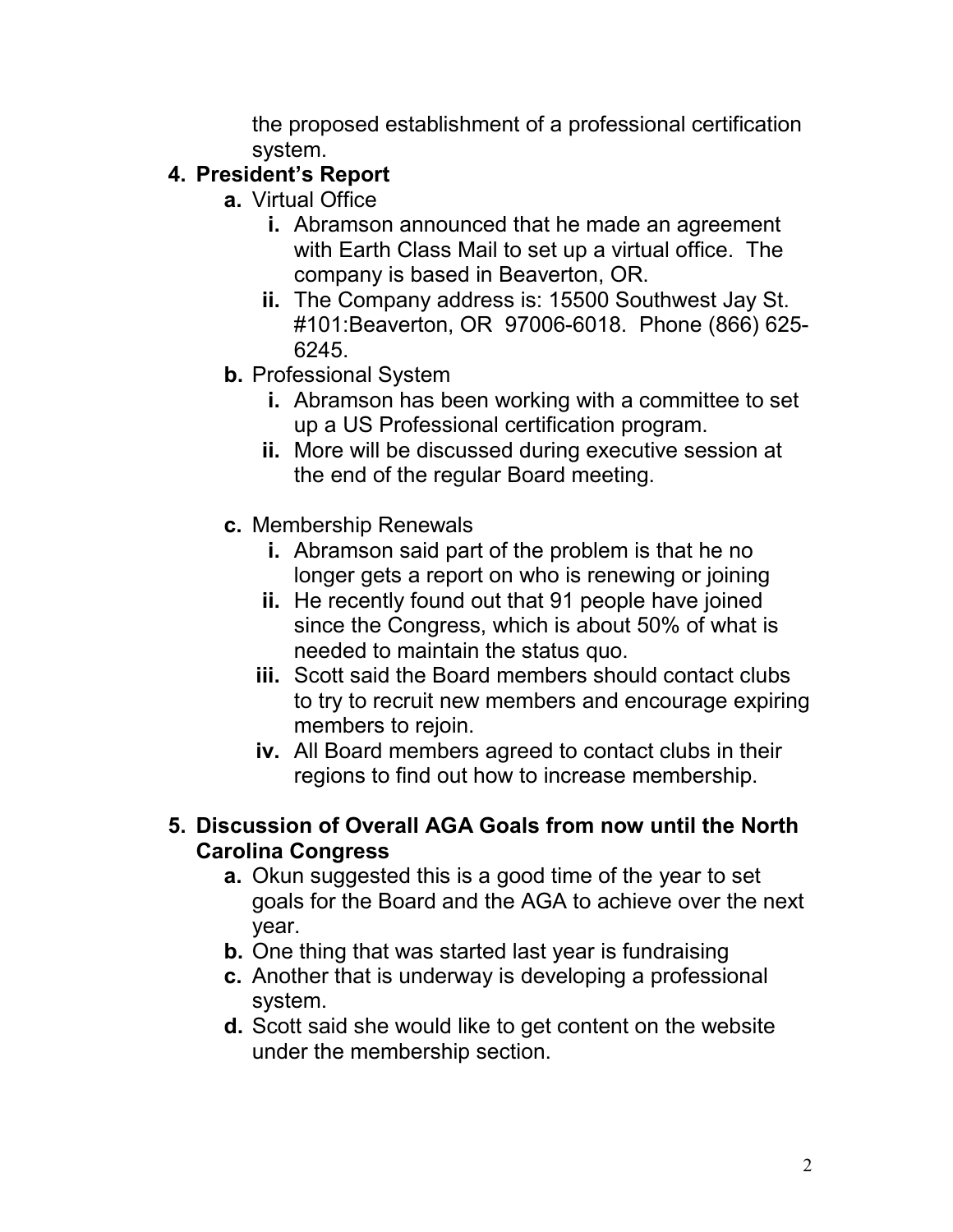- **e.** Okun asked if the others agree that it is a good idea to make a list of goals to achieve. Scott and Smith said they would like to do it.
- **f.** Abramson said that during the spring budget discussion would be a more logical time to set priorities.
- **g.** Okun said that since we didn't do it then, we should do it now and figure out if we need money to accomplish the goals.
- **h.** Jie Li said he thinks we can start now and if money is needed bring the ideas up again in the spring budget meeting.
- **i.** Castanza and Robbins agreed.
- **j.** Okun said one goal he has wanted to accomplish since joining the Board three years ago is to award members a rank.
- **k.** Okun said people can suggest ideas now, but think more and submit other ideas by e-mail later.

### **6. Discussion of Castanza's proposal**

- **a.** Okun apologized for not doing more on the proposal before tonight's meeting. He asked if the Board members were ready to discuss the proposals.
- **b.** Scott said she is ready to discuss many of the proposals.
- **c.** Okun said they had already agreed to document Board decisions and get the Board meeting agenda out 7 days before the meeting. He hasn't been able to get it on the Chapters list yet. It is apparently not working.
- **d.** Abramson said he has made his own e-mail list of 93 Chapters that he has been using. Okun said he will ask Abramson to forward the agenda next month.
- **e.** Okun said he would like to finish discussion and action on Castanza's proposals by the next meeting.
- **f.** Okun said he will separate the proposals into separate agenda items for next month.

#### **7. Discussion of Executive Vice President Search**

- **a.** Celmer, Jie Li, Robbins, and Scott have formed a committee to find and Executive Vice President.
- **8. Discussion of College Club Support and Equipment Program**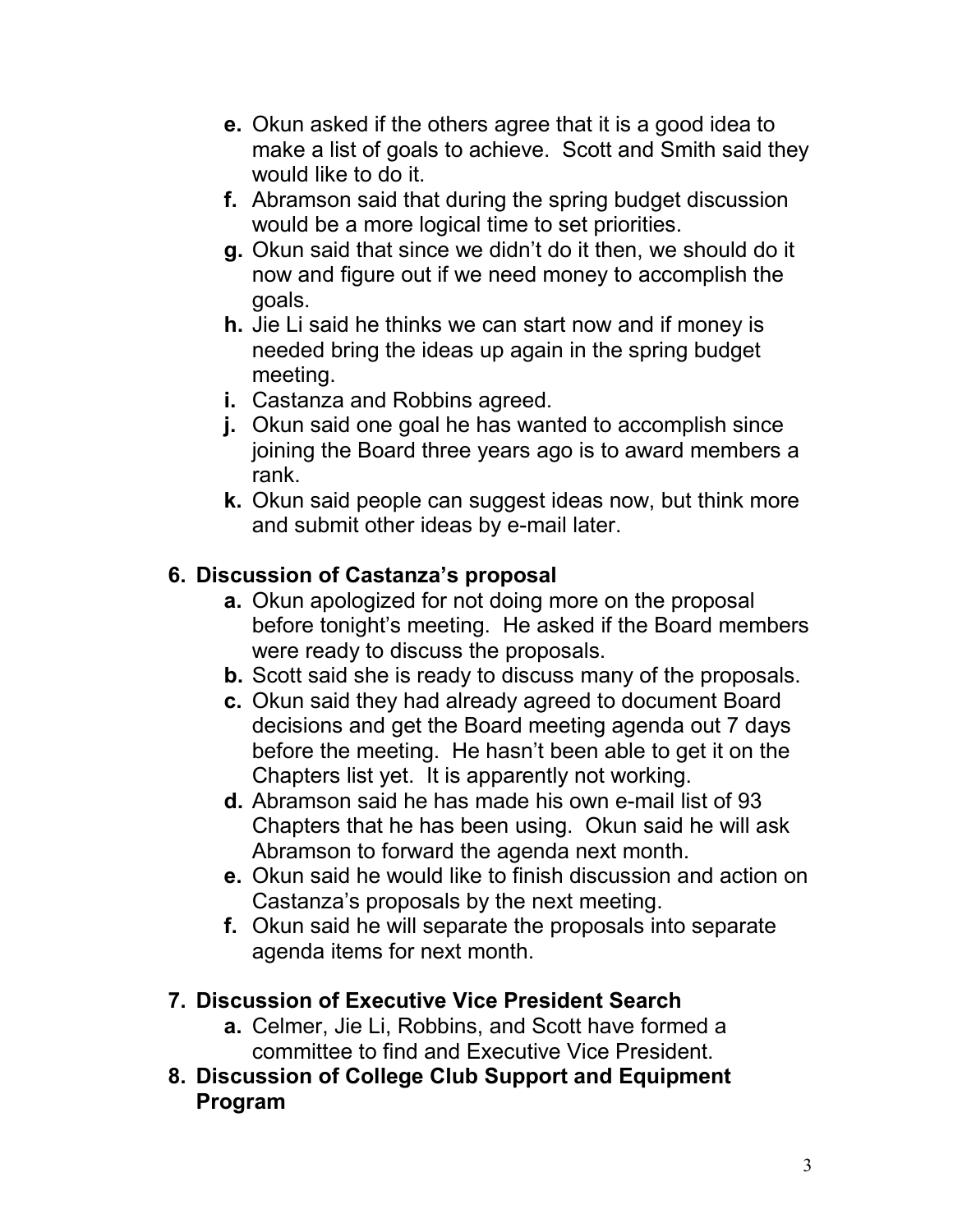- **a.** Abramson said that the Board should know that Scott, Paul Barchillon and members of the AGF think the AGA should support a college clubs with \$500 to match the AGF's donation of \$500.
- **b.** Abramson said he thinks it's more important to support elementary and high school clubs and colleges are better able to take care of themselves.
- **c.** Scott said College Clubs have very few resources, and have to wait at least a semester before getting any support from the university.
- **d.** Smith asked Abramson to briefly describe the program.
- **e.** Abramson said the AGA and AGF would split a donation of up to \$100 per club to help them get started.
- **f.** Okun asked what the administrative burden would be. Abramson said all of it could be done easily through email. It is more of a budget priority issue than an administrative issue.
- **g.** Robbins said we are always looking for things to fund but are never raising money. Maybe one time per year approaching a new school year, we could have a fundraiser to support college clubs. Then we could support the clubs at whatever level we are able to raise.
- **h.** Robbins said Greg Leffler was the biggest college club organizer of all time and we could follow that model.
- **i.** Okun said in the past we have budgeted \$500 and haven't always spent it. Announcing the fundraising effort could also publicize the availability of money to support clubs.
- **j.** Robbins said it could both grow go and increase fundraising at the same time.
- **k.** Scott said September and October are the best months for starting a club at colleges.
- **l.** Abramson said he likes the idea of linking fundraising and supporting the college clubs.
- **m.** Abramson said after looking at Roy Schmidt's financial reports, it appears that \$325 was spent under the college program in August. He plans to find out what that was for.
- **n.** Okun asked if any Board members are in favor of getting into the business of providing low cost go equipment.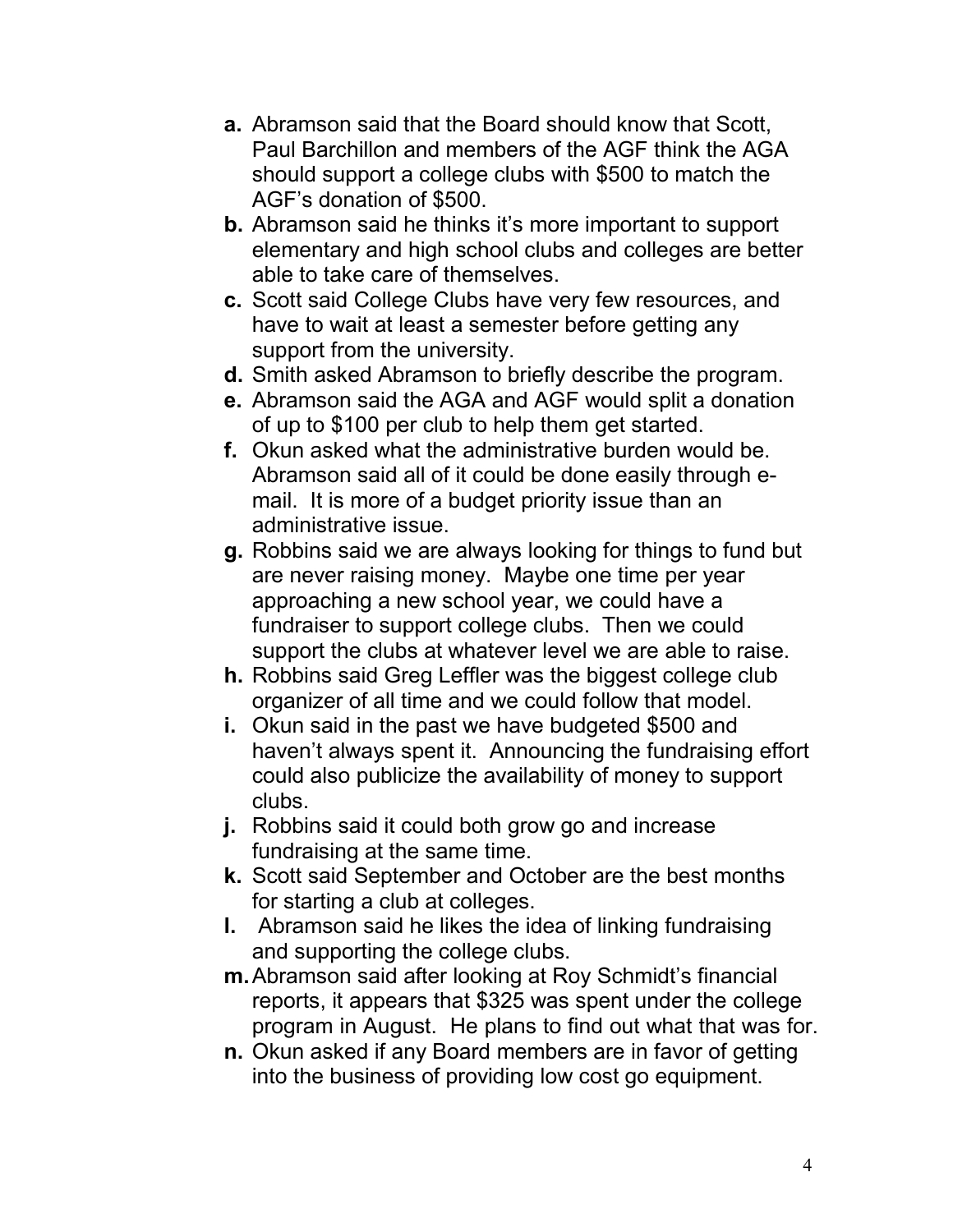- **o.** Scott said she is enthusiastic about providing low cost go equipment to clubs. In her travels to clubs in her region, many clubs were using equipment that they got from the Ing Foundation several years ago and they wish they could get more.
- **p.** Scott said the AGF gets a discount on equipment by buying large quantities and they could order more and share them with us. Those tend to be either 9x9 or 13x13 boards.
- **q.** Celmer said when he was running the equipment program he paid about \$3 per board for a 19x19 board. He said they are still available as far as he knows.
- **r.** Robbins said cardboard boards are cheap, but you have to pay for making a die up front which will be expensive and you need to order large quantities to get good prices.
- **s.** Celmer said he will find out what some options are to get cheap boards.

#### **9. Further Discussion of Taps proposal**

- **a.** Abramson said there was a vigorous discussion at the Congress about the proposal to tap prize money and if it was implemented what rate the money would be tapped and after what threshold.
- **b.** Celmer said his gut instinct is that there is not enough money there to make up for the animosity such a program would stir up.
- **c.** Castanza said he agrees with Celmer.
- **d.** Okun said the proposal was brought up by Thomas Hsiang because there will be substantial playing fees at the Sport Accord Mind Games, and it would be in line with what Asian countries do.
- **e.** If we are successful at starting our own professional system, there may be real money to talk about, and if the program is in place it would make it easier to accept later.
- **f.** Robbins said everywhere else, professionals pay something to the pro association and in return the association works for the professionals.
- **g.** Robbins thinks the system should be implemented now and there should be no minimum threshold before there is a charge.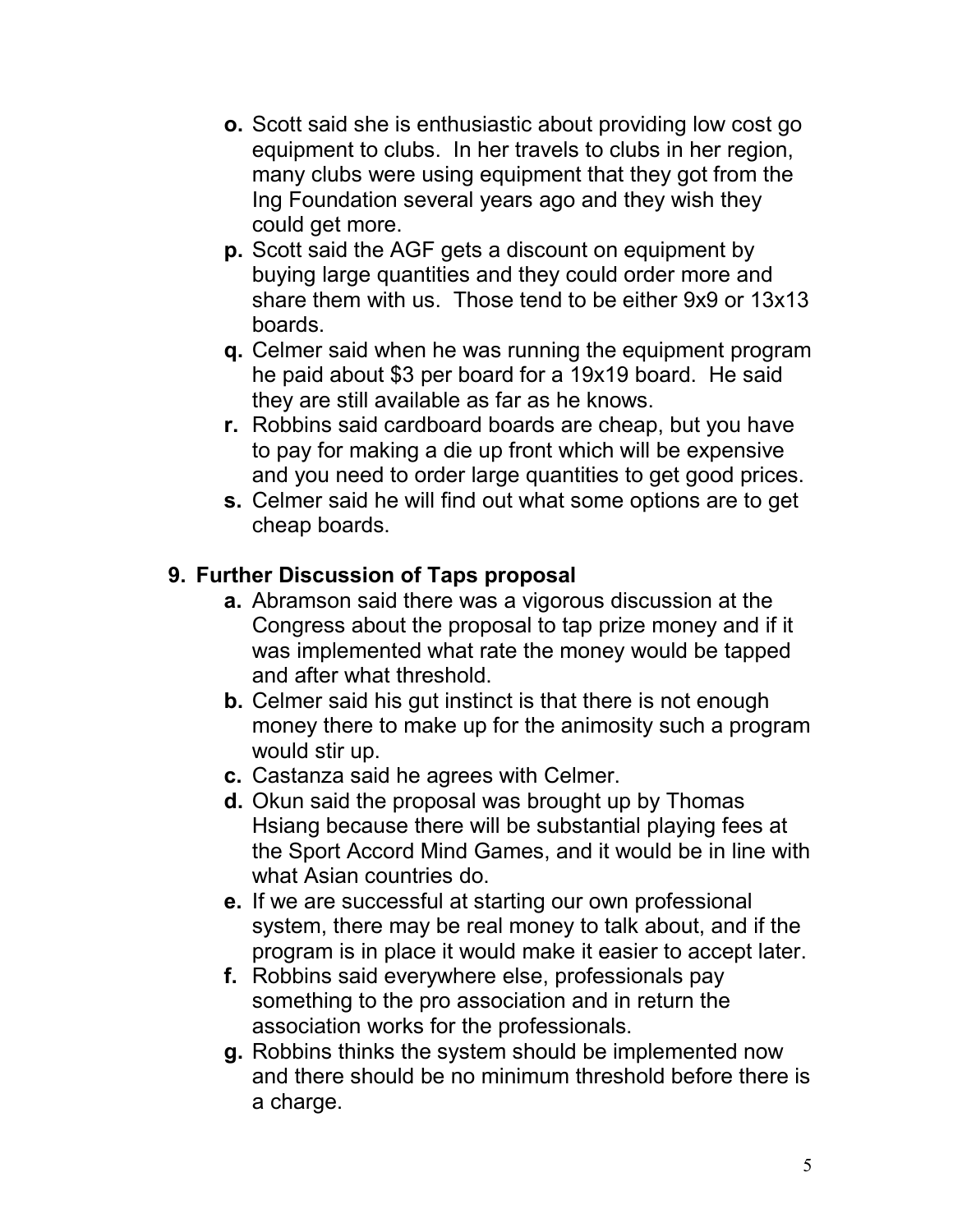- **h.** Scott said she thinks there should be a minimum threshold before the professional needs to pay anything to the AGA.
- **i.** Jie Li said he thinks there is a question about whether it applies to both professionals and amateurs. Okun said both strong amateurs from the US and professionals certified from another country would be tapped.
- **j.** Jie Li said although Asian countries take part of the winnings of their players, they also do a lot for their players. Maybe in a few years it would be time for us to do it. There is not enough there to be tapped yet.
- **k.** Abramson said he thinks in the short term the Sport Accord Mind Games would probably come in at over \$2000 which is the minimum threshold he was thinking of.
- **l.** Abramson said he would rather do more fundraising than taking from the small amount of money professionals in the US can earn.
- **m.** Okun said we can make the minimum threshold at which it takes effect so high that it won't take effect until there is real money to be made.
- **n.** Robbins said we should act like a professional organization and charge like a professional organization.
- **o.** Abramson said we don't do as much for our professionals as Asian organizations do.
- **p.** Scott said we do as much as the EGF does.
- **q.** Robbins said we can keep track of the money that is collected from the professionals and use the money to pay for plane tickets for the professionals later. This way we are providing a real service.
- **r.** Okun said that administratively, it would be part of the rules of US professional certification that they participate in the system. For other professionals, if they are paid a check and do not pay the AGA their share, they would be excluded from future competition. We would not pay for lawyers to pursue payment if someone refused to pay.
- **s.** Jie Li said he believes that Thomas has done very successful diplomatic work for the AGA. However, he is not sure whether we can pass this tap proposal just based on Thomas' charisma and appeal in the International Go Community. If Thomas retires from the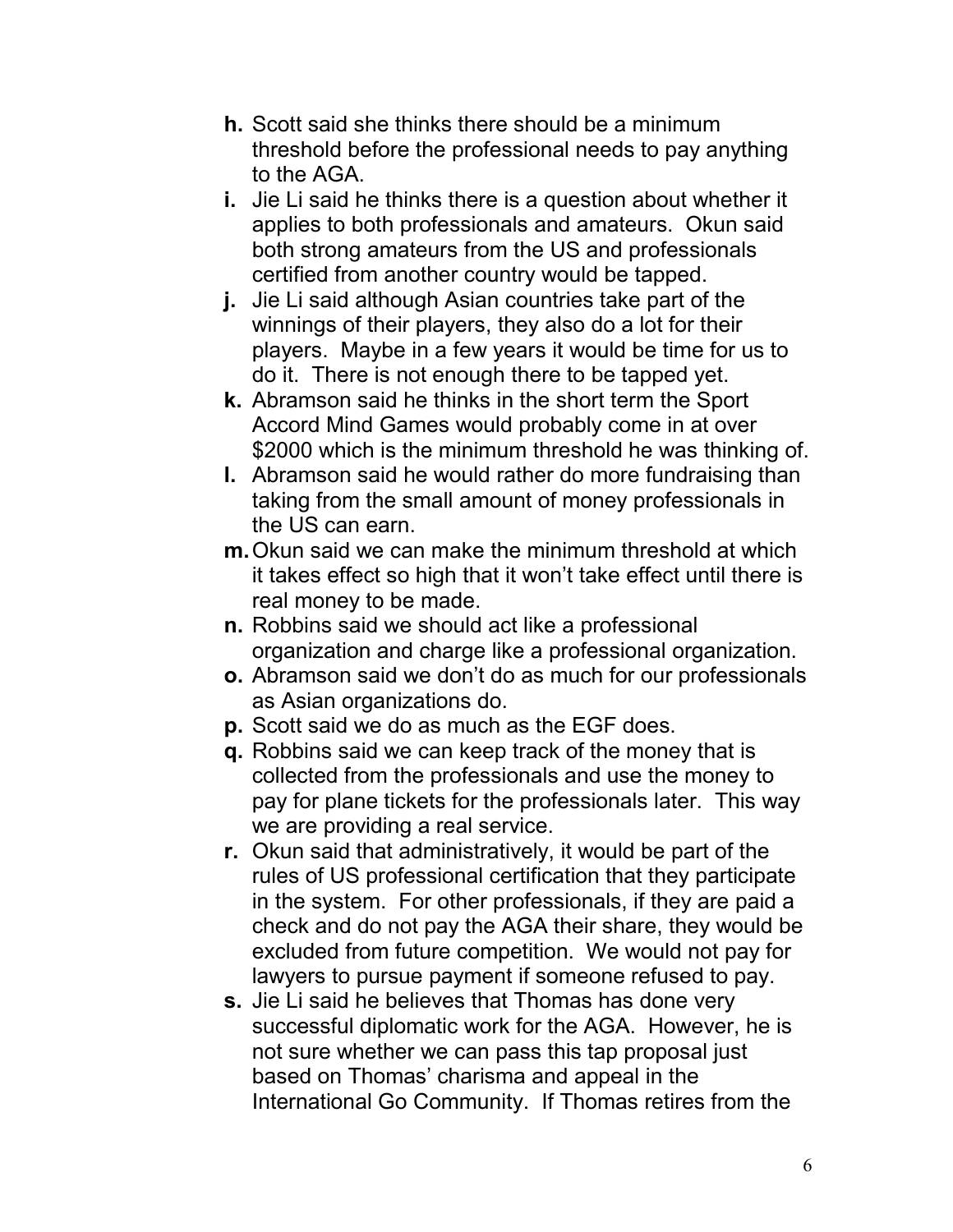AGA in the future and we are not able to find someone who can continue filling his role, the tap would be unjust for the players. Therefore, Jie doesn't like the idea of the Taps proposal until AGA can systematically provide similar services to the U.S. players like the Asian Organizations.

**t.** Okun asked if anyone wants to do something before the Sport Accord Mind Games. No action will be taken now, but discussion will continue.

#### **10. Status of Treasurer Transition**

**a.** Abramson said there are a few loose ends, but the transition to our new Treasurer is almost complete.

#### **11. New Business**

#### **a. Lisa Scott's discussion of the difficulty of establishing a quorum at the Congress**

- **i.** Last year, there was barely a quorum at the Congress General Assembly, and this year she had to go around talking people into renewing their memberships so a vote could be taken to approve the site of the Congress next year.
- **ii.** Abramson said part of the reason attendance was low may have been that there were no controversial topics on the agenda this year.
- **iii.** Abramson said Congress directors will have to publicize the Assembly time and place so more members will attend in the future.

#### **12. Establish time and date of next meeting**

**a.** The next monthly Board conference call will be on October 23, 2011 at 8:00 EDT.

#### **13. Executive Session**

- **a.** Robbins made a motion to enter executive session to discuss elements of the proposed establishment of a US professional certification system that will affect AGA finances.
- **b.** Castanza seconded the motion.